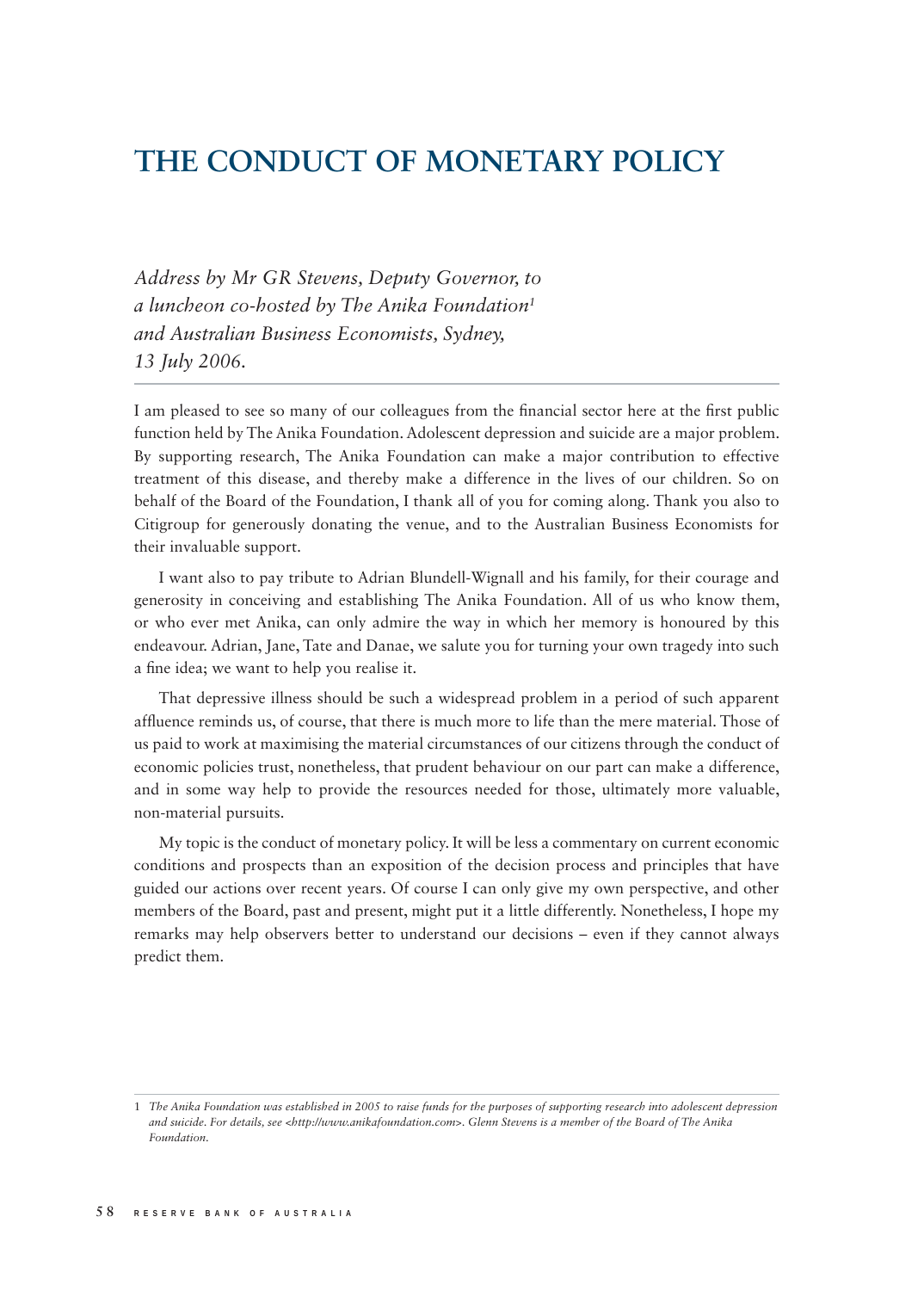## **Process**

I begin with some discussion of process. For the most part, it is not much changed from the way I described it in detail in a speech about five years ago.<sup>2</sup> The monthly Board meeting cycle begins with staff analysis of statistical and liaison information. A large dataset is monitored – a couple of thousand domestic and international data series are routinely tracked, including all the major ABS statistical releases, and at last count 16 privately compiled Australian business surveys. Following this, there is a sequence of meetings involving the most senior staff and the Governors, and the preparation of memoranda for the Board.

The process culminates in the Board meeting, held on the first Tuesday of the month.<sup>3</sup> Papers are available to members over the preceding weekend. The meeting itself commences at 9.30 am, with presentations by the most senior staff which elaborate the main issues in the papers. These set the scene for an active discussion, following which the policy decision is taken. The Board also considers other matters, more of an internal RBA governance nature, but typically the vast bulk of the meeting's time is taken up on monetary policy. The meeting usually concludes about 12.45 pm. The announcement of the decision is made at the beginning of the following financial trading day.

This is little changed from my earlier description. I would simply offer two further observations.

The first is to emphasise that the RBA is a very outward-looking organisation, in the sense that we pay close attention to the world economy and financial markets. The most senior staff and the Governors meet every morning to review overnight developments around the world. This is helped by the fact that, as a participant in Australian, Japanese, European and US markets, the RBA has a strong capacity to monitor and assess developments, and ample opportunity for liaison with major market players. A substantial part of the material prepared for Board meetings is international in nature. It is not that we feel the need slavishly to follow every interest rate move of the major countries – the record shows otherwise, as I will shortly demonstrate. But the environment in which the Australian economy and financial markets operate is heavily affected by events and policies in the major regions. I have in mind here not so much short-term factors, but the lower-frequency, more persistent forces at work. Even the most casual review of the rationale for our decisions over the years would reveal a keen sense of the importance of international factors for the Australian economy. It sometimes surprises us how many local market and media commentators place rather little weight on these forces.

The second observation is the value of the information of a qualitative nature gained by talking directly to firms, industry associations, State Government departments and so on. This is in addition to the insights the non-executive members of the Board bring from their other activities. The staff in our regional offices have built up a pool of over 1 500 regular contacts around the country, and visit about 100 of them each month. On the basis of those visits, they compile a comprehensive picture of trends in demand, output, labour markets, costs and prices.

<sup>2</sup> *Stevens GR (2001), 'The Monetary Policy Process at the RBA', Reserve Bank of Australia* Bulletin*, October, pp 19–26. Available at <http://www.rba.gov.au/Speeches/2001/sp\_ag\_101001.html>.*

<sup>3</sup> The meeting on the first Tuesday in November, by the way, is always in Sydney, despite assumptions made from time to time that *it must be in Melbourne. We do meet once a year in Melbourne, but it is usually in the first half of the year.*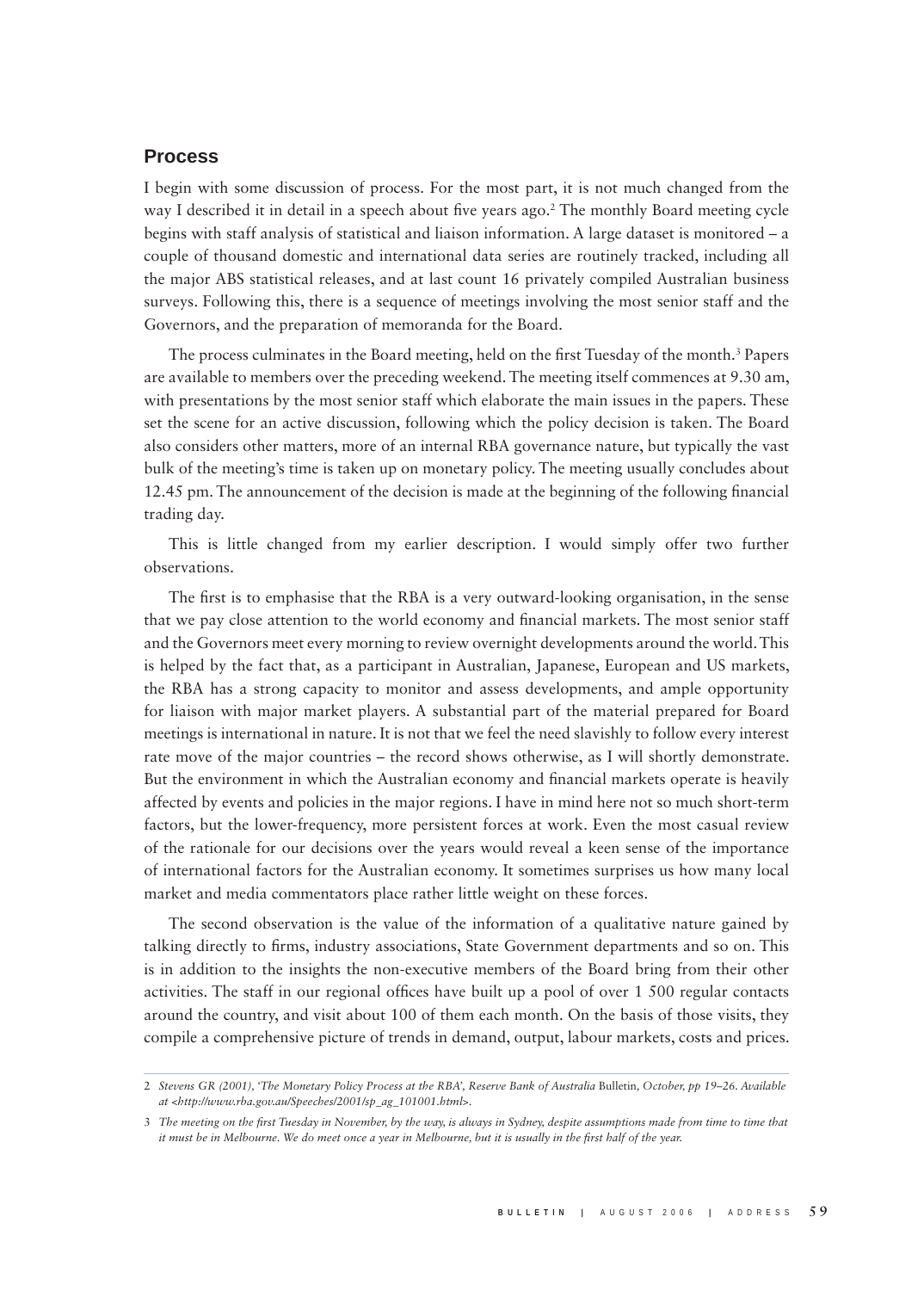This is used alongside the standard analysis of the usual macroeconomic time series in forming our assessment of the economy.

This material was influential, for example, in us forming the view that the economy was encountering capacity constraints in some areas over recent years. One would expect that to have been the case anyway after many years of pretty robust growth, but we did not base our assessment on that alone. We based it also on the fact that an increasing number of businesses were telling us that constraints were appearing, especially, but not only, in the labour market. This is just one example where being able to complement the dry statistical analysis by talking to firms has been very helpful.

#### **Decision-making**

I turn now to the more important, and altogether more subtle, process of actually coming to a policy decision, and the way in which the decision is understood in the community. Over the past decade or more, we have come a long way. The inflation-targeting model is pretty well understood. The community understands that our goal is inflation control, and that low interest rates can only exist with low inflation. Thoughtful people also understand that the way to keep inflation and interest rates low on average is to be prepared to put rates up modestly, but promptly, when inflation pressures start to increase.

Generally speaking, financial markets and most of the commentators apply a filter to the data, not dissimilar to the one we apply ourselves. They respond to the ebbs and flows of the economy by pricing in, with varying degrees of probability, responses by monetary policy. To the extent that this minimises unnecessary surprises, which can be costly, and even does a little bit of policy's job for it, these adjustments are helpful.

Yet reflecting on experience of the past several years, there are a few further things which can usefully be said about the proper conduct of policy under this system. Two questions in particular seem worthy of attention.

First, what information is relevant to the decision?

I have often been asked something along the lines of 'which particular indicator is the RBA paying most attention to at the moment?'. This is usually by people who think that, if they watch that variable too, they will get an early steer on our future behaviour.

My answer to the question has always been the same: 'all the indicators'. Of course, we target a measure of price inflation – the CPI – since price stability is the main contribution that monetary policy can make in the long run. So if we could only have one statistic that would have to be the one. But since we are blessed with many data series, we can adopt a 'full information' approach: every piece of economic information we can make sense of is part of the jigsaw puzzle that is the Australian economy.

Some variables are perhaps given more prominence in our public utterances from time to time – house prices, for example, a couple of years ago, or the exchange rate a few years earlier. But that is not because we have given up on the standard framework in order to 'target' that variable, as has on occasion been claimed by some market commentators. Rather, it is simply because we see something in the behaviour of those variables that seems to be having a big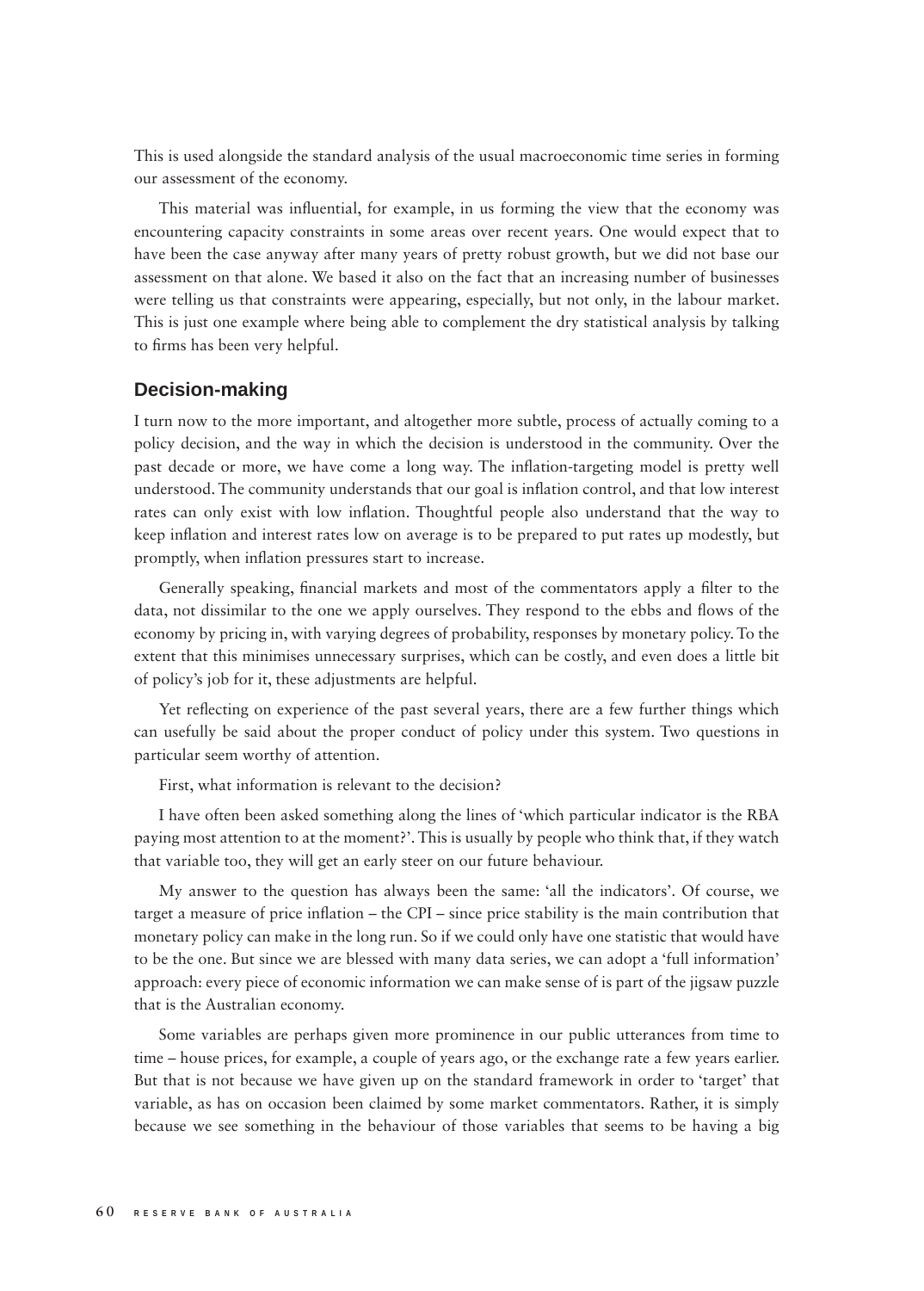bearing on how the economy is travelling. So there is no single variable which is the key, and the best guide to our behaviour is going to be to look at the whole picture, to remember what policy is aiming to do – that is, to keep average inflation at  $2-3$  per cent, ameliorating where possible fluctuations in the real economy  $-$  and go from there.

I hope, by the way, that by now it is clear that the factual information available to the Board is, with very few exceptions, available to everyone else too. The liaison information is not freely available, of course, but it cannot be at a detailed level because it is given to us in confidence. Insofar as its general tenor affects decisions, however, we try to be clear about how and why it does.

While on the question of information, an assumption which seems on occasion to be made by market participants and commentators, though it is not explicit, is that each monthly decision is (or should be) based on very short-term information – even just the information arriving that month. People will then ask whether this information is enough in itself to warrant an interest rate change.

But this month's decision is not based only on this month's information. The fact that the data available last month did not elicit a change in policy then does not mean that those data do not count in this month's or next month's decisions. On the contrary, the accumulation of information over many months remains relevant to each decision, and it is quite possible for a decision to move rates to be made after only a relatively small further strengthening in a case which had already been building for some time.

I turn now to the second question: in deciding whether or not the evidence available warrants a change to the level of interest rates, what 'standard of proof' should the Board apply? Should it be the 'murder trial' standard – beyond reasonable doubt? Should it be a 'hair trigger' standard: the latest piece of information says that, all other things equal, inflation could deviate slightly from the target at some future horizon, hence we automatically act – knowing we will quite possibly act in the reverse direction based on next month's data? Or should it be something else?

Some popular discussion seems to assume that the 'murder trial' standard should be applied, at least to rises in rates. The presumption is that a rise in interest rates should only be contemplated when there is clearly no alternative, and no doubt that something must be done to slow the economy in order to contain inflation.

You will not be surprised to hear that I think the 'murder trial' standard of proof is not the one we should apply in making monetary policy. By the time it is beyond reasonable doubt that something must be done, it is usually clear that something should already have been done – and, given the lags in policy's effect, it probably should have been done some time ago. By delaying action, this approach would mean that action, when it comes, will almost certainly need to be more aggressive.

So we should not apply this standard of proof for a rate change – it imparts too much inertia. At the same time, we obviously want to avoid the other problem, of excessive activism. We do not want a system that sees rates moving around in response to short-term trends which portend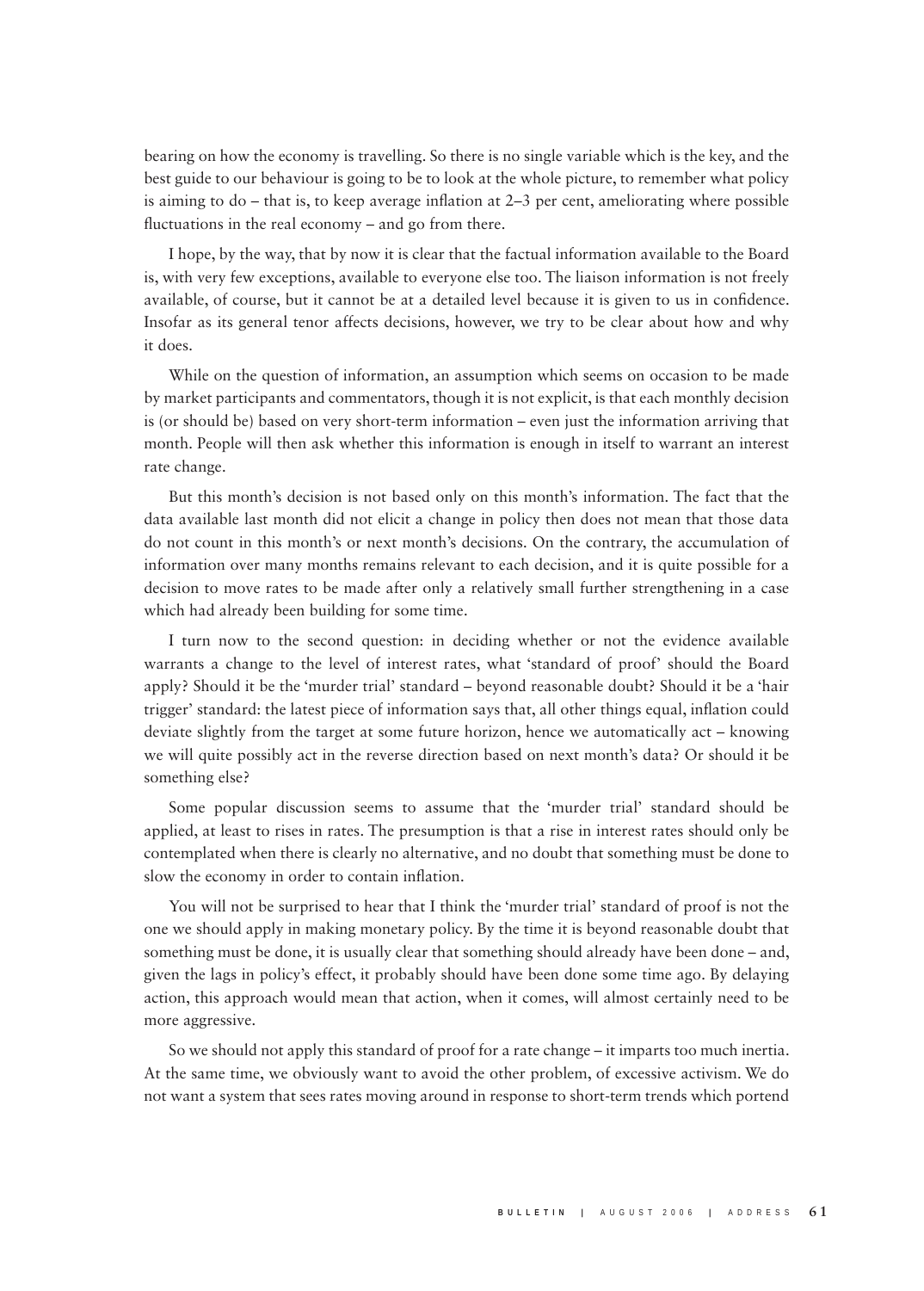no significant change in the medium-term outlook. That would impart unnecessary instability to the economy and financial markets, and reduce the quality of the signal that policy is sending.

So how do we achieve the right balance?

It starts by being wary of strong conclusions drawn from short runs of data. Policy has to be more cognisant of the longer-run, usually more powerful, forces at work and not be distracted by ephemeral developments. And, of course, it is well understood that policy has to be forward looking. That means it has to use forecasts. After all, if monetary policy takes some time – several years – to have its full effect on the economy and inflation, forecasts have to be at the centre of things, don't they?

There is no doubt that the process of forming the forecast is central to the conduct of policy under an inflation target. For that matter, this is not unique to inflation targeting. Any policy system which has any degree of discretion and which recognises lags in policy's effect shares this characteristic.

But equally, we need to be wary of reducing the whole regime down to the number for the central forecast. That would give too little attention to the possible outcomes other than the central forecast. I have made this point on several other occasions but it bears repeating. Simply asking 'what's the number?' will not be a good guide either to making policy decisions or to understanding them.

For policy-makers need not only to ask their forecasters what their best guess is, but to think about how good that guess is likely to be. A portfolio manager asks not just about the expected return to a proposed strategy, but also about the range of possible outcomes. He or she asks: if the strategy were to turn out not as expected, what would be the associated costs? The manager then – we trust – makes a decision in light of those risks, seeking to contain the costs of unexpected outcomes. Likewise, policy-makers ask not just what is the central forecast, but what is the range of plausible outcomes – with associated economic costs – either side of that central estimate? Put more bluntly, they ask: what could go wrong? They then frame their policy setting accordingly, seeking to have a high probability of avoiding the most costly outcomes. That is, they too practise a form of risk management.

This will mean that the setting of policy is altered on the basis of a shifting assessment of the balance of risks. This might be associated with a significant change in the central forecast, but need not be and often is not. On such occasions, those looking for a 'justification' for the policy move in a shift in the central forecast itself might not find it. There can, equally, be other periods in which the forecast is signalling that some action is likely to be required in due course, but not necessarily immediately, and where policy-makers believe that there is uncertainty about the outlook or about the effect of policy on the economy. They might perceive some benefit in waiting a little while for further information before acting, judging that, even if that turned out to be an error, it would not be a costly one.

The assessment of risks is, however, inherently judgemental: there is no data series called 'balance of risks' that can be looked up, no econometric model to produce an answer. So not everyone will reach the same assessment of the balance of risks at any given time, and it would not be uncommon for a significant proportion of observers to be unable to pick the exact timing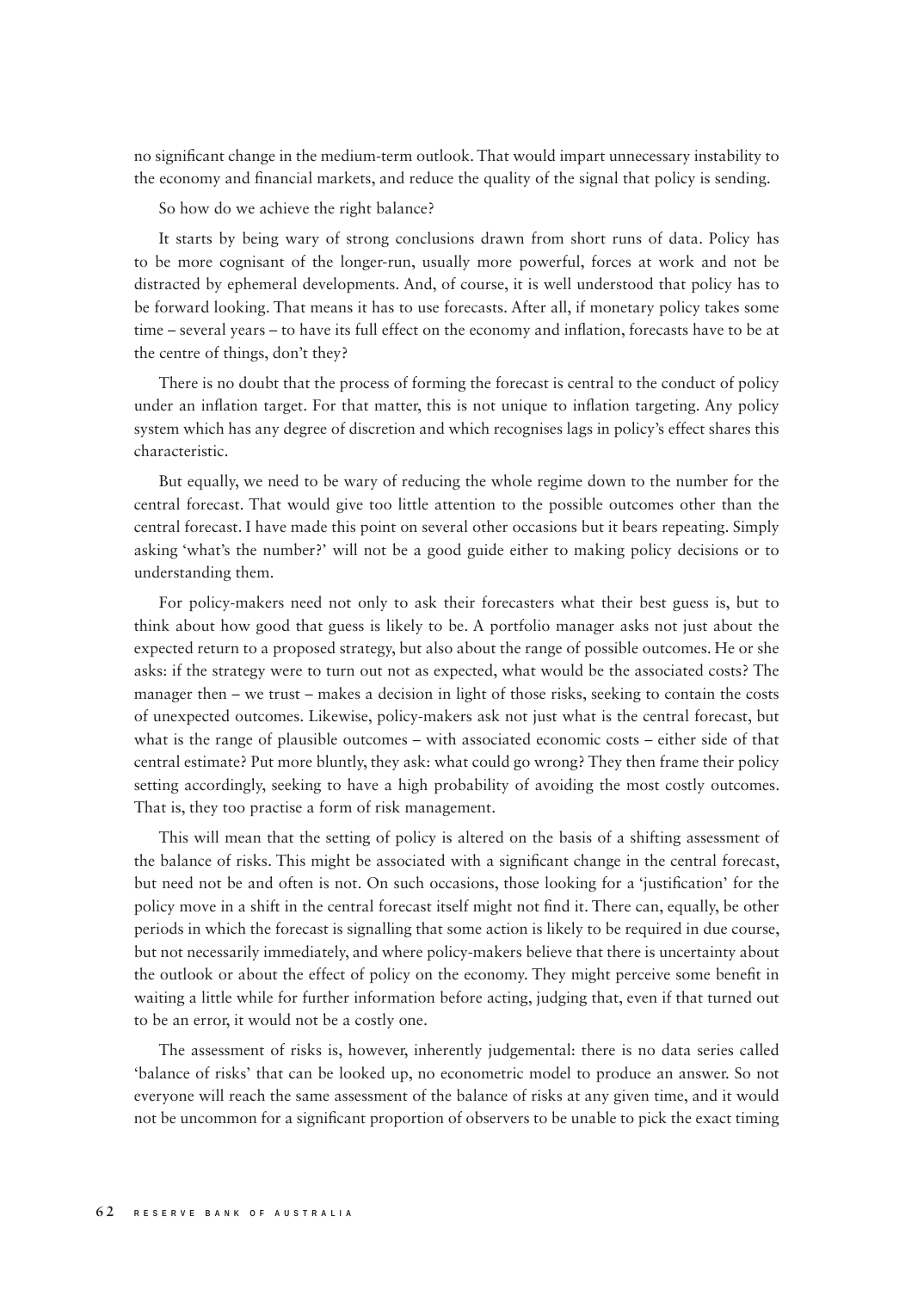at which policy, in its efforts to manage risks, might be adjusted. Indeed, if policy is about right most of the time, incremental adjustments are highly likely to be 'on balance' decisions. There may therefore be plenty of people disagreeing with the decision on the day.

That said, the RBA has not in recent years been, by international standards, what one could call an activist central bank. The evidence is that the RBA has actually been rather less likely than most of its international counterparts to move rates in any given month, having made an average of just over two rate changes per year over the past decade (Table 1). The range within which the cash rate has moved has also been narrower than those of most comparable central banks.4

| Country                    | Range<br>Percentage points | Average number of<br>changes per year |
|----------------------------|----------------------------|---------------------------------------|
| Australia                  | 2.75                       | 2.3                                   |
| <b>United States</b>       | 5.50                       | 4.0                                   |
| Canada                     | 3.75                       | 5.1                                   |
| United Kingdom             | 4.00                       | 3.3                                   |
| Euro area $(a)$            | 2.75                       | 2.1                                   |
| Sweden                     | 4.60                       | 3.7                                   |
| New Zealand <sup>(b)</sup> | 6.70                       | 37                                    |

| Table 1: Variations in Policy Interest Rates in Selected Countries |                     |  |  |
|--------------------------------------------------------------------|---------------------|--|--|
|                                                                    | July 1996–June 2006 |  |  |

(a) German policy rate until end 1998.

(b) Prior to March 1999, the Reserve Bank of New Zealand did not announce a policy interest rate so the average number of changes is calculated only from that date: however, the range of interest rates is calculated for the whole period, using monthly average rates for the overnight cash rate for the early period.

Sources: central banks; Bloomberg; RBA

I might add that, despite occasional claims that we are insufficiently transparent, the evidence is that we are no more likely to surprise markets than other central banks that score more highly on some of the transparency tests favoured by academic studies.<sup>5</sup>

## **Recent History**

The 'risk management' approach to decision-making I have sketched out above can be seen at work over the past several years. In the early part of this decade, the world economy slowed noticeably. The majority of G7 countries experienced mild recessions. Market interest rates declined, and policy rates in major countries fell to exceptionally low levels; in the case of the US, they fell very quickly, beginning early in 2001.

<sup>4</sup> *Alert readers will notice that the Bank of Japan is not included above. The reason for that is that the zero lower bound for interest rates was a binding constraint in Japan – hence there was a long period of unchanged rates. Had it been feasible to lower rates further, the Bank of Japan would surely have done so.*

<sup>5</sup> *See Connolly E and M Kohler (2004), 'News and Interest Rate Expectations: A Study of Six Central Banks', in C Kent and S*  Guttmann (eds), The Future of Inflation Targeting, Proceedings of a Conference, Reserve Bank of Australia, Sydney, *pp 108–134, for an example of empirical work that studies how financial market prices respond to policy announcements and other forms of communication. Responses to RBA communications are little different to those of other central banks, suggesting that the RBA is conveying a similar amount of information to the market as other central banks. (Paper available at <http://www.rba.gov.au/PublicationsAndResearch/Conferences/2004/Connolly\_Kohler.pdf>.)*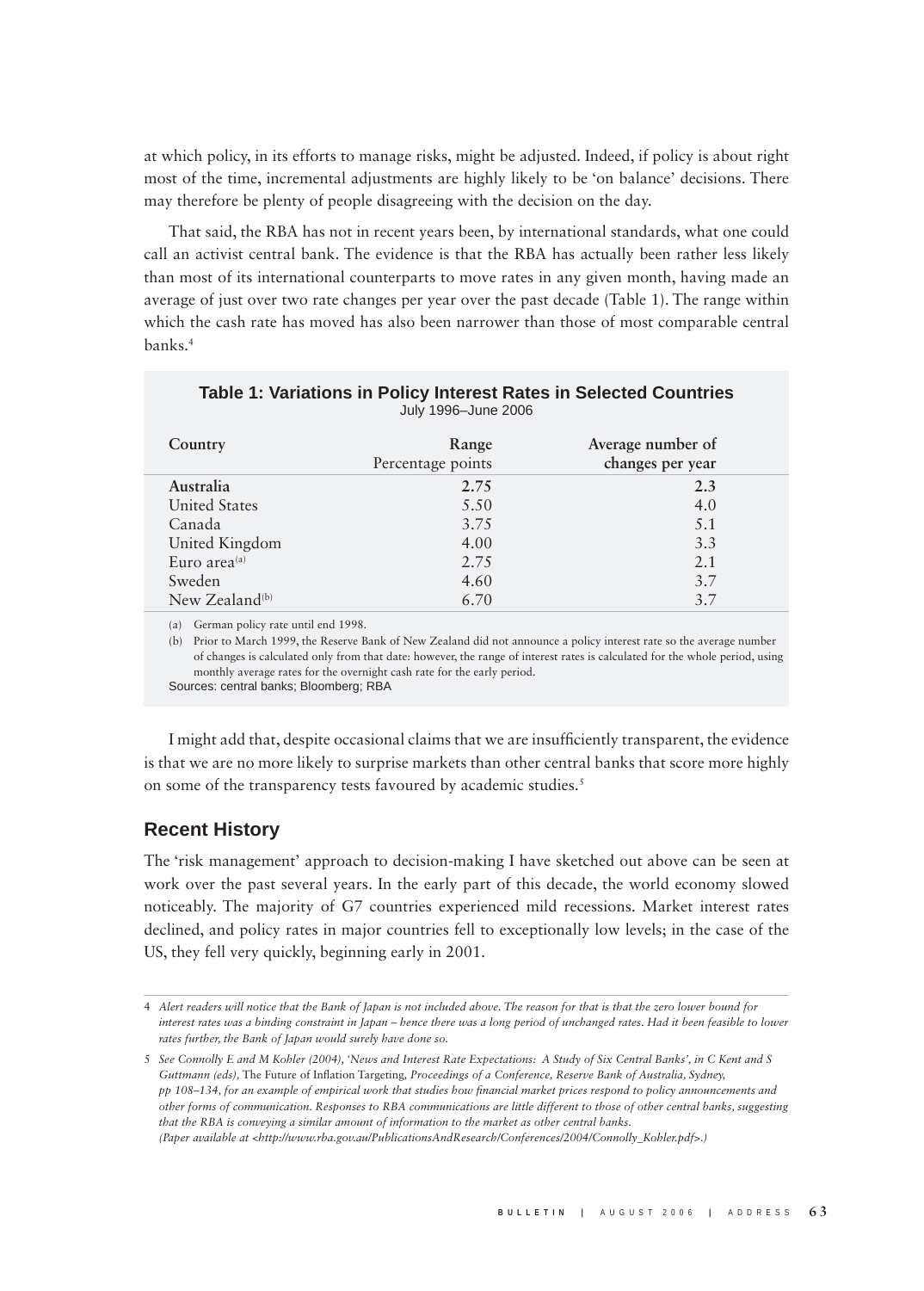These international factors, along with domestic developments, made for a marked change in the outlook for economic activity and inflation in Australia. The central forecast changed, but the assessment of the broader risks to the economy also changed. In the statement announcing the initial reduction in cash rates in early 2001 were the following words:

The Board judged that the balance of risks to the outlook over the next year had changed sufficiently to warrant a shift in the stance of monetary policy.

Australian interest rates did not fall as far as US rates, since our economic situation was not as weak as in the major countries, but even so they fell by 200 basis points over the course of the year. By the end of 2001 they were at the lowest levels in a generation, with the weakness abroad a very important consideration. The concept of risk management was key throughout this process. Consider the following, from the September 2001 media release announcing a reduction in cash rates:

In reaching its decision [to lower rates], the Board carefully weighed one other factor, namely the rapid pace of borrowing by households and the associated pressure on house prices. A further reduction in interest rates runs some risk, at the margin, of unnecessarily boosting this trend in the short term. But this risk has to be set against those which would come over the medium term from not responding to the likely effects of the continuing weakness abroad. On balance, the Board's judgement is that prospects for maintaining the economy's good medium-term performance will be improved by today's action.

By the middle of 2002, with financial conditions at home and abroad quite expansionary, it seemed pretty clear that the worst of the danger of economic weakness was past. The Australian economy was in fact growing quite strongly, and global conditions were recovering. Hence the balance of risks was shifting: we were moving from a period in which it might have been a costly mistake not to let rates fall, into one where we were more likely to get into trouble by holding rates down, than by lifting them. The risk of potential problems of rates being left at generation lows was featured in the media releases announcing rate rises in May and June 2002.

As we all know, the process of 'normalising' interest rates turned out to be quite a lengthy one. This was partly because there were periodic bouts of renewed pessimism about global prospects – strange as it may seem, it is only three years ago that many people were seriously talking about the possibility of deflation in the United States, a far cry from the concerns being voiced more recently.<sup>6</sup>

Those concerns faded and were replaced by rising energy and resources prices, which history suggests can be associated with wider inflation pressures. But at the same time, ongoing declines in prices for many manufactured products, attributed to the effect of the emergence of China and other low-cost producers, have meant that inflation in most countries has, so far, been more contained than would have been expected several years ago, especially had one correctly forecast oil at US\$70 per barrel. Something has been happening on the supply side of the world economy as well as on the demand side.

The upshot of all this was that while we usually felt that we would most likely need to tighten further in due course, our risk assessment has prompted us to move rates only fairly infrequently,

<sup>6</sup> With the benefit of hindsight, it is remarkable how often over the past four years people could find any number of perceived *downside risks to international growth – from defl ation to rising oil prices to 'global imbalances'. Yet the world economy has grown with a strength not seen in three decades, and this growth has been quite expansionary for Australia's economy.*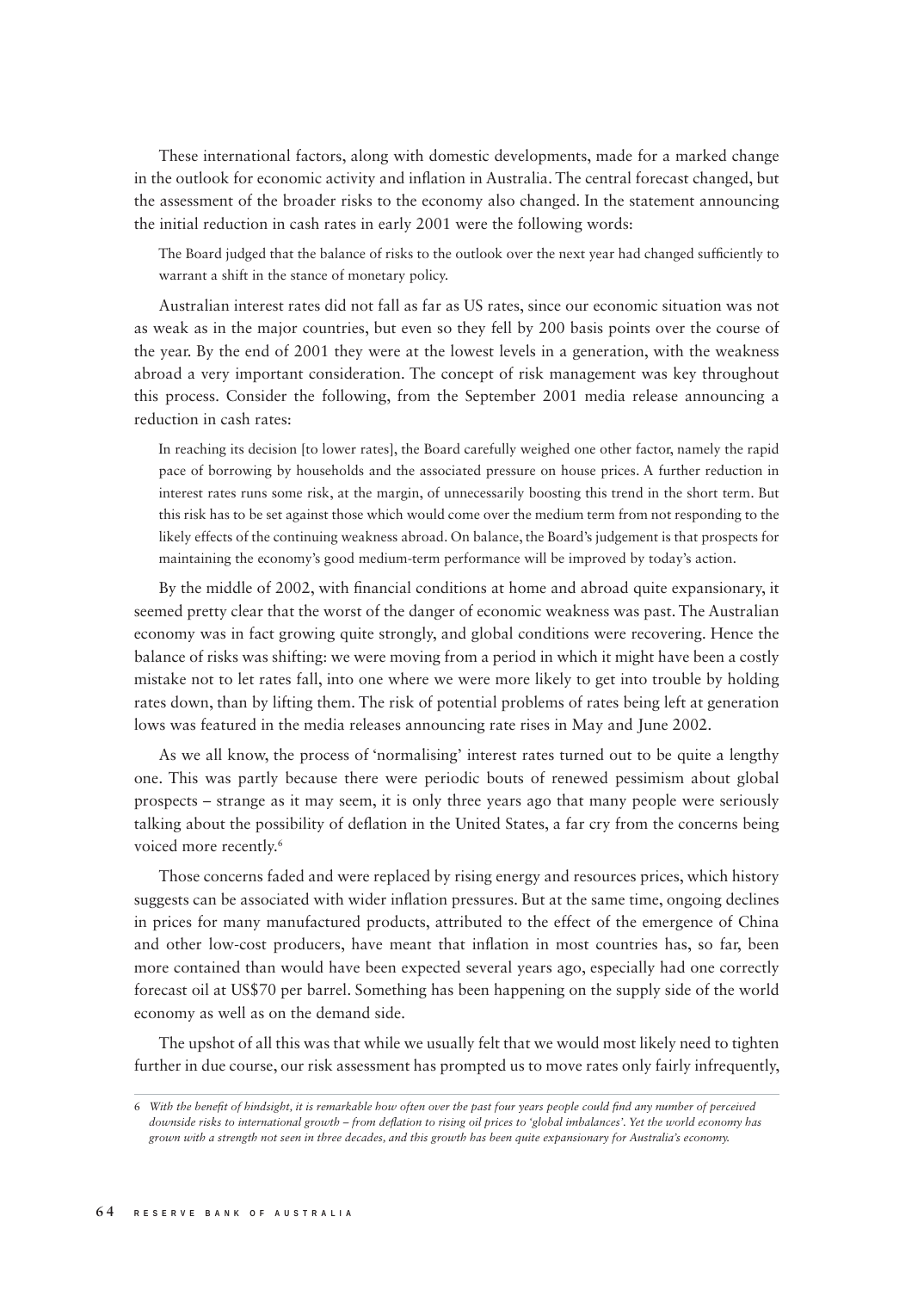and very gradually. The fact that inflation expectations, by and large, remained pretty well anchored made that gradual approach possible. The fact that interest rates in Australia never got as low as those in the major centres also meant that we had less 'normalisation' to do than others. So we often felt we had the flexibility to wait a little longer for further information, on the basis that if waiting turned out to be a mistake, it would probably not be a costly one. That was a luxury that policy-makers in previous times often did not have.

Nonetheless, at various moments through this period, the focus on assessing and responding to risks did prompt adjustments. The November 2003 media release announcing a tightening, for example, said:

… the Board's view is that it is no longer prudent to continue with such an expansionary policy stance. The strength of demand for credit increases the danger associated with delaying a tightening of policy that is called for on general macroeconomic grounds.

This statement shows risk management considerations to the fore once again. The same notions, though with risks stemming from other forces, were at work in the adjustments in March 2005 and May 2006.

On some of these occasions, the numerical central forecasts with which we work were changing noticeably. Often, though, they were not changing that much; what *was* changing was the risk assessment. Since February 2001, the word 'risk', and the notion of responding to it, has featured prominently in 11 of the 12 statements announcing changes in interest rates. I believe this way of operating a medium-term inflation target has served Australia well.

### **The Future**

Let me finish with a few words about the way central banks internationally are managing the risks at present. It is apparent that the process of normalisation of short-term interest rates around the world is under way. It is most advanced, among the major regions, in the United States. It looks as though it is soon to get started in Japan (though presumably Japan has not as far to go as the US had when the fed funds rate was 1 per cent), and is presumably part way through in the euro area. It represents a response by central banks to changing conditions, and a recognition of the dangers which might otherwise have arisen with an even longer period of unusually low interest rates.

Thus, the former period of very predictable short-term rates in many countries – the 'measured pace' of adjustment in the US which amounted to a rise per meeting, no change for an extended period in Japan, etc – has given way to a period in which the future course is less obvious. That situation is actually the norm. The recognition of this is one factor that has been affecting markets in the past couple of months. Stock markets have been more volatile, bond rates have risen a little, and some emerging-market currencies have come under pressure.

But this was bound to happen sooner or later, and the sooner it did the better. Yield- (and risk-) seeking trades based on an assumption of very low volatility, underpinned by virtual certainty about short-term funding costs, would hardly be a basis for sound resource allocation over the longer term. A more sober assessment of risks, while shaking out a few positions in the short term, does not appear to have done serious damage. It will probably help to lessen